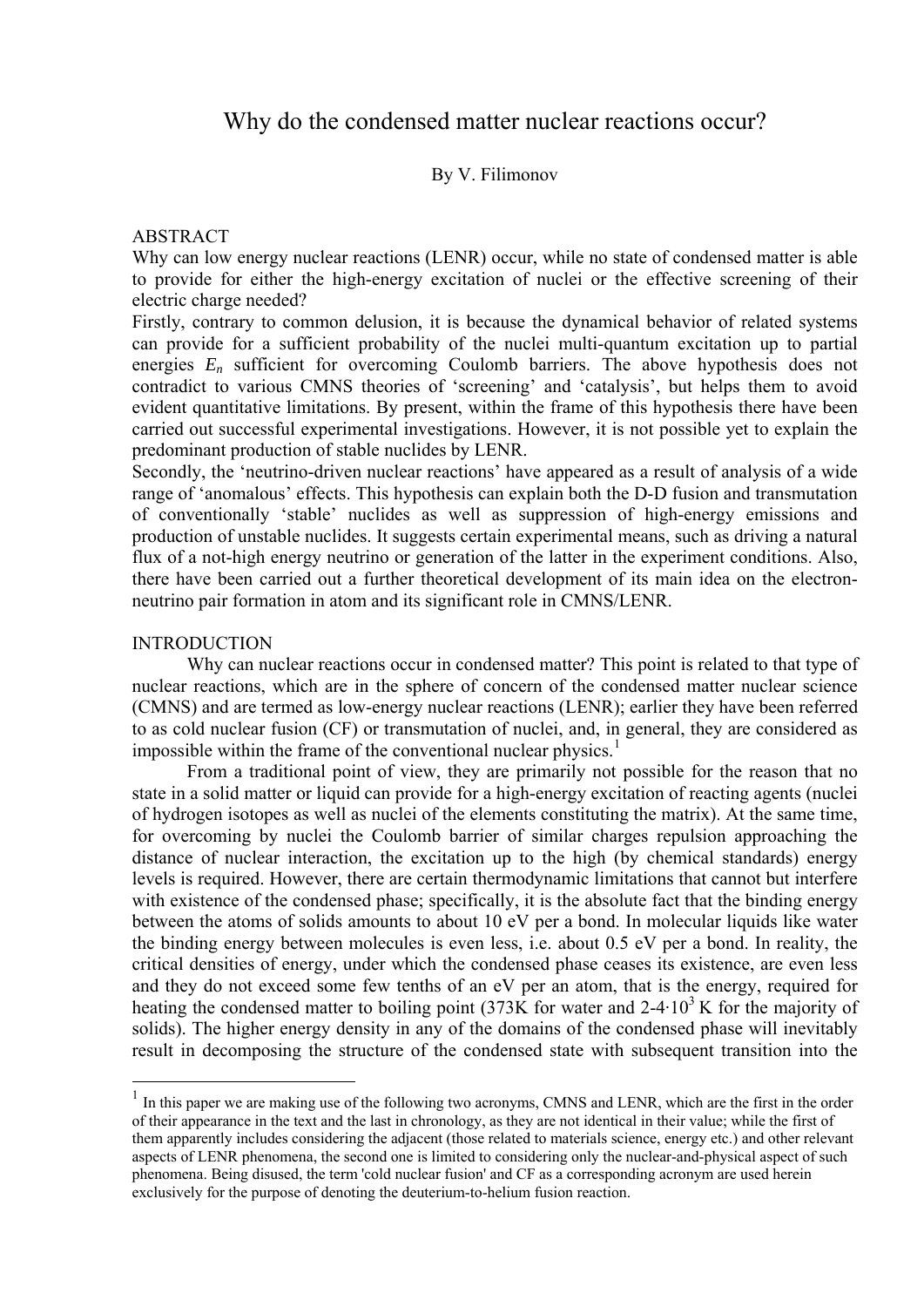vapor phase, in which any proceeding of nuclear processes the more is impossible because of the much smaller (as low as three decimal degrees of magnitude or thousandfold) density of the matter with a corresponding retardation of all second-order reactions (i.e. those ones, which are provided with pair collisions of participating agents) for six decimal orders of magnitude or millionfold.

Similar objections are raised by the conventional science in regard to the suggested possibility of anomalous nuclear reactions, falling within the CMNS domain, by reason of shielding the charge of reacting nuclei by the unbound electrons of the solid phase, which is revealing a metal character of the binding between atoms and abundance of unbound conductivity electrons. The case is that in the basic (equilibrium or steady) thermodynamic state the electron density is admittedly insufficient to provide for an effective shielding of the electric charge of interacting nuclei. However, increasing the electronic density substantially (at least by three decimal degrees) would be interfered by the same energy limitations as in the previous case.

And finally, the version of quantum tunneling as a mechanism for overcoming the Coulomb barrier of nuclei repulsion meets with opposition for the reason that the latter process shows a weak dependence on the surroundings of interacting nuclei. Accordingly, the probability of its proceeding should not differ essentially, let us say, in stoichiometric deuterium oxide (heavy water  $D_2O$ ), in which LENR as such can not occur, and in non-stoichiometric palladium deuteride, which is the basic matter of CMNS.

## SYNERGETIC ACTIVATION MODEL AND ITS EXPERIMENTAL VERIFICATION

From the viewpoint of a defender of CMNS, these objections can be opposed by some basic concepts, namely: a) catalysis, b) collective interactions and c) dynamics.

Our initial hypothesis in this area was termed as 'synergetic activation' (SA) that meant the multi-quantum excitation of the atoms of hydrogen isotopes in the conditions of selforganization in the dynamic system. Thus, the idea united concepts b and c. By that hypothesis, a dynamic behavior of the system under study (more or less dense gas of atoms of protium or deuterium in a three- or two- dimensional matrix of metal) can provide for a situation, when the multi-quantum excitation of the former can achieve specific energies  $E_n$ , sufficient for overcoming the Coulomb barrier by some part of the nuclei of hydrogen isotopes. At this, the average energy per an atom in the matrix will make up a shade more than  $E_0$  that corresponds to its non-excited state and maintains a solid state of the crystalline matrix unchanged. Contrary to general misconception, a multi-step excitation, if compared with a single-step one, will result in a much greater (rather than much lesser) probability of achieving by one of the participating particles the energy level required for the nuclear reaction:

$$
p_i \gg P^n = \prod_{i=1}^n p_i = \prod_{i=1}^n \exp\left(-\frac{E_i}{E_{i-1}}\right) = \left(\frac{E_i}{E_{i-1}}\right)^{-\gamma} \gg \exp\left(-\frac{E_n}{E_0}\right) = P^1
$$

where  $p_i$  - a conventional probability of the single-quantum excitation to the proximate as to the energy level, i.e. from  $E_0$  to  $E_1$ , from  $E_{i-1}$  to  $E_i$  etc.;  $P^n$  - probability of the multi-quantum excitation from level  $E_0$  to level  $E_n$  under conditions of continuous energy pumping;  $P^1$  - a conventional probability of the single-quantum excitation from level  $E_0$  to level  $E_n$  (in equilibrium conditions),  $\gamma$  - the exponent of a power ( $\gamma = 1$ -3), depending on the energy structure of the matrix, i.e. the ratio of the energies, which are the proximate as to the energy of excitation levels.

Fig. 1 serves to illustrate the above statement.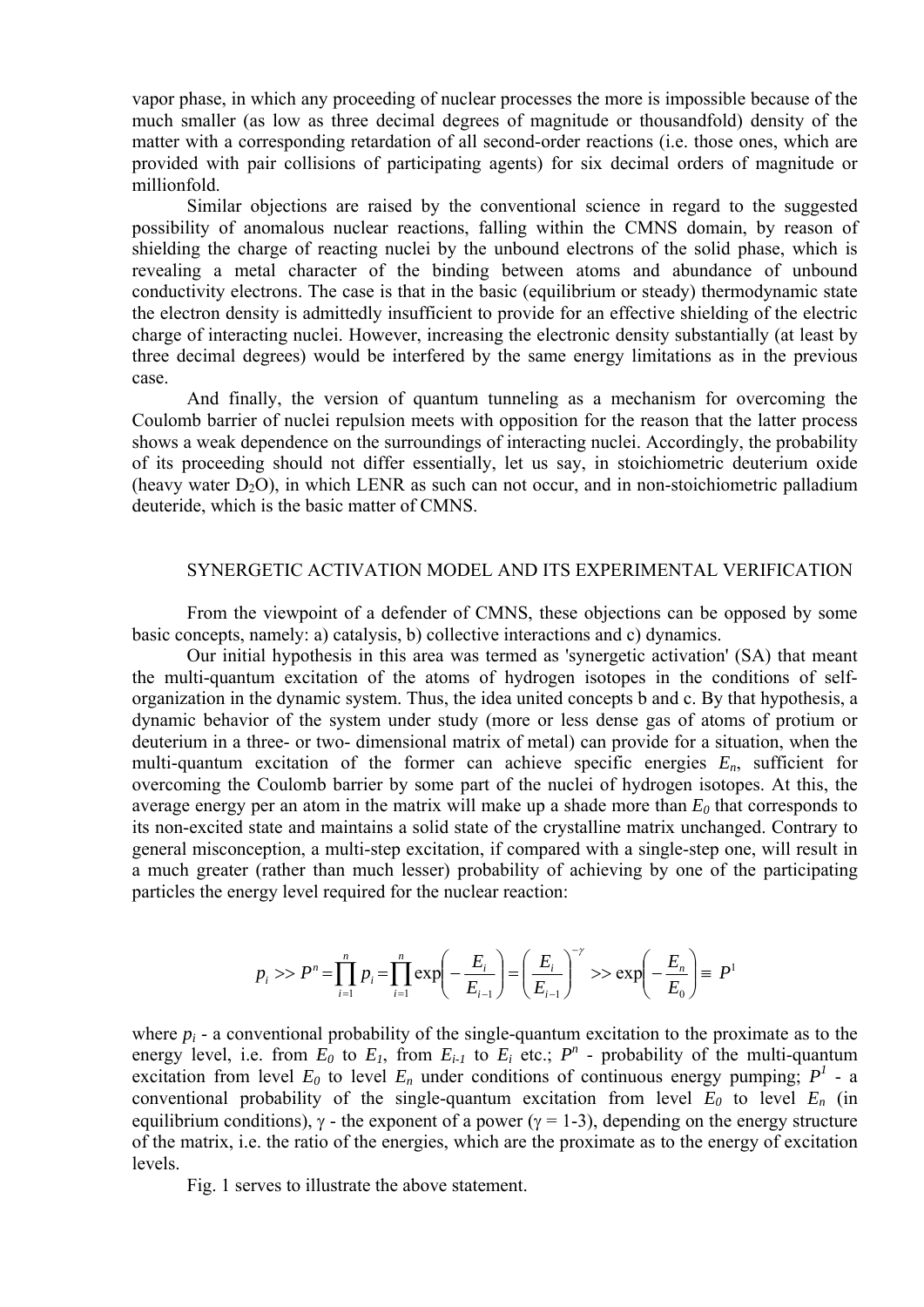The effective multi-quantum excitation requires the residence time of elements of the system (either atoms or particles) in each of the excited states between  $E_0$  and  $E_n$  to be longer than or equal to the period of atomic oscillation in this system. This excludes a premature relaxation of atoms with their transition to the basic level  $E_0$  inasmuch as the latter case suggests a single-quantum excitation as the only possibility. The simplest option for implementing the given requirement would be a spatial separation of the subsystems with various energies of atoms, ranging from  $E_0$  to  $E_n$  (and with identical energies of atoms  $E_i$  within every *i*- subsystem). We have reasonably suggested that the atoms, being in their various excitation states, due to the difference in sizes of electronic clouds of outer (valence) electrons and, consequently, the difference in their atomic volumes can get separated by the latter attribute under a unidirectional external impact. The similar effect was observed under the impact of a shock wave (SW) upon some alloys: the alloy components, representing the atoms of various elements with different values of nuclear volume, separated in the form of alternating layers after SW passing through a sample.

The multi-step excitation of the atoms of hydrogen isotopes within the spatial-temporal boundaries of an explosion shock wave is an apparent experimental mean to provide the required dynamics. We proposed that method in 1994; further on, in 1997, our team managed to carry out some preliminary experiments. As it turned out, R.Monti was the first, who proposed a similar method, which was experimentally tried out for transmutation of radioactive waste. In 1994 a similar method of the nuclear transmutation was independently developed by the research team of the Belarus Scientific and Research Institute of Impact Processes.

Later on, we suggested that the above spatial separation of subsystems with various specific energies  $E_i$  in case of the chemically identical elements of the system (and in distinction from the given example of the alloy layering) was not necessarily caused by diffusion displacement of atomic elements of the system. Instead, we considered a hypothetical process of a directional drift of intrinsically excited states in a rather stable matrix of the crystal lattice, and then, in the systems with unidirectional energy flows, the establishment of resonances between the subsystems of the equally excited atoms without displacement of the latter and spatial localization of subsystems. To this end, the computer modeling of such formalized systems had been carried out in a wide range of system sizes (up to  $10^8$  particles), number of energy levels (up to  $10<sup>2</sup>$ ) and duration of self-organization processes (up to  $100$  iterations). The modeling results obtained had supported the sufficient efficiency of the multi-quantum excitation for providing the observable efficiency of LENR in the condensed systems (see Fig.2).

 In contrast to the possibility of explosive initiation of the specified hypothetical processes, which seems to be obvious, the time-stationary process of collective self-organization of hydrogen atoms as an experimental mean for implementing the multi-quantum excitation is, to our opinion, not self-explanatory enough. Such process can go best in the lattice of a metal with a high mobility of hydrogen (deuterium) atoms under thermodynamic conditions, which determine a collective nature of transfer. Such requirements include, firstly, availability of the separation area of phases with various contents of hydrogen in the metal-hydrogen (metaldeuterium) system, let us say, the phases of solid solution Me (H), Me (D) and phases of nonstoichiometric compounds  $M_fH_x$ ,  $M_fD_x$ . Secondly, essential will be intrusion of hydrogen into the matrix in its temperature zone, which corresponds to or is close to the temperature limit of the separation area of the phases specified. And thirdly, the process has also to be carried out in the proper range of compositions, i.e. when the content of hydrogen (deuterium) in the matrix is to be close to the corresponding co-ordinate of the phase separation area (see Fig.3).

It is rather hard to observe such requirements in the static condition of the system; that is why there was suggested the end-to-end transport of hydrogen isotopes through the metal matrix instead of the all-around loading of the matrix with hydrogen (deuterium). In its turn, that called for an appropriate geometrical organization of the matrix (i.e. that of cathode in an electrochemical option of implementation) in the form of a thin plate with a shielded back surface or a thin-walled tube with the partitioned outer and inner spaces.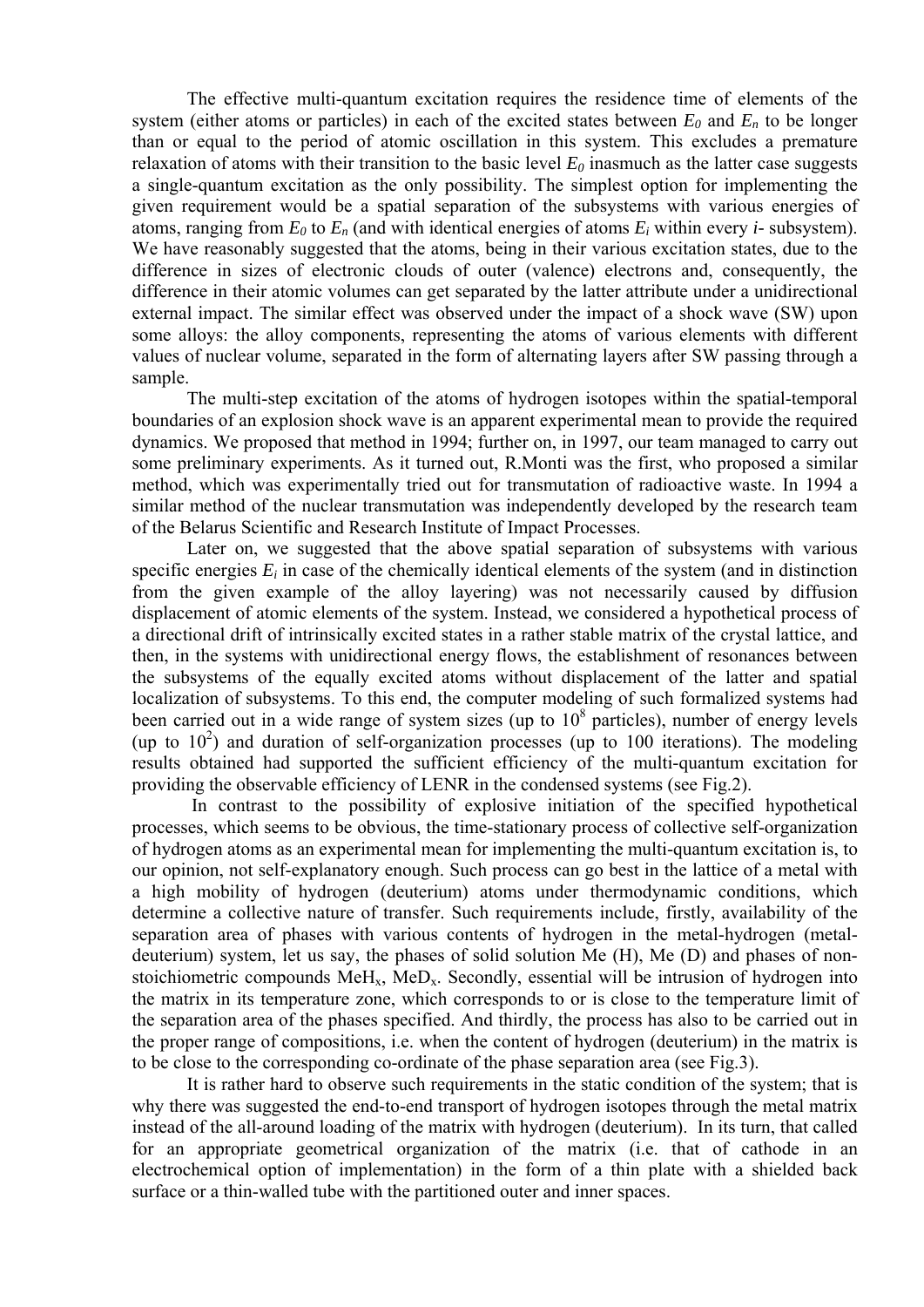It is also necessary to make clear the requirements we have developed to the structure of the metal matrix, capable of providing for intensive and long-time process of self-organization of the hydrogen (deuterium) subsystems in the metal matrix. The first requirement is the minimal number of extended (one- and two-dimensional) defects in the crystalline structure (dislocations and grain boundaries). It should be noted that a number of authors point out to the positive role of the cathode defect structure for the yield of excess heat and other indications of LENR in an electrochemical cell at heavy water electrolysis, though, at large, experiments have lent no support to such dependence. We can, however, admit that in the specified cases the point at issue is the undetermined ordering of some certain type, associated with the non-stoichiometry of Me-D composition, rather than the defect structure itself.

In accordance with the given approach, we have carried out our experiments on electrolysis of deuterium oxide without supersaturation of metal cathodes with deuterium, but with intense transfer of the latter through the said cathodes. Those experiments made use of niobium cathodes (instead of palladium ones) as they corresponded to a greater degrees to structural and thermodynamic criteria given above. The cathode plates were subjected to pretreatment for the purpose of reducing the number of extended defect, i.e. dislocations and grain boundaries. Due to that treatment the dislocation density grew down from  $10^6$ - $10^7$  to  $10^4$ - $10^5$ cm<sup>2</sup>; as for grain boundaries, we managed to obtain in the unannealed plate with the initial size of crystallites of about 1 micron the single crystal blocks with the area of up to  $2c<sup>2</sup>$  on the front face of the plate and the depth from 1-2 to 4-5 mm through the entire thickness of the cathode (see Fig. 4). The electrolysis, carried out at temperatures close to boiling point (99 degrees centigrade) and by applying the high density direct current (nearby 1 Amp⋅cm<sup>-2</sup>), produced a high yield of heat in comparison with both the test experiment carried out under the same conditions with the use of 'crude' cathode plates, i.e. those which had not undergone pretreatment, and the experiment carried out at 25-30 degrees centigrade (see Fig.5).

It is exemplary that while carrying out the pulsed electrolysis with the use of pre-treated cathodes at temperatures, which were not much higher than the ambient temperature, one could not observe any excessive heat generation, but instead there had been revealed the neutron emission from the electrolysis cell, the intensity of which was symbate to the amplitude (10- 100 V), duration ( $10^{1}$ - $10^{4}$  microsecond) and frequency ( $10^{2}$ - $10^{4}$  Hz) of voltage pulses; the most intense neutron emission was observed after switching off the current of electrolysis; its value reached the intensity of the laboratory background. Detection was carried out by means of the slow neutron detector equipped with 16 gas-filled  $(He<sup>3</sup>)$  proportional counters in polyethylene moderator. Energy discrimination of counter impulses was performed with the purpose of revealing significant events. The reliable identification of neutron emission was carried out by the neutron spectrometry method with the spectrometer of the Neutron Physics Laboratory, Joint Institute for Nuclear Research (JINR), in Dubna. The continuous period of the experiment made up eight hours (see Fig. 6).

Our participation in Kaliev's experiments (1994-1996) on the 'impactive' gas-phase deuteration of single crystals of non-stoichiometric oxide sodium-tungsten bronzes  $Na_{1-x}WO_3$ seems to allow us to obtain one more verification in support of the dynamic model of the synergetic activation. At the initial stage of our joint work we could actually observe synchronous and value correlated (in relation to the value of non-stoichiometry, determined by the integral of the passed ionic current) effects of the excessive heat generation at deuterium penetrating into the lattice of oxidic bronze and neutron emission from crystals. Subsequently, both the values of observable effects and their reproducibility fell down, and, as we believe that mainly happened because of requirements to perfection of the crystalline matrix had been eventually leveled down that could, though implicitly, confirm our hypothesis.

The above experiments were carried out throughout the period from 1993 to 1998 on different project sites, and in aggregate they had convincingly shown the possibility of carrying out CF of nuclei without super-saturation of the metal crystal lattice with deuterium (hydrogen).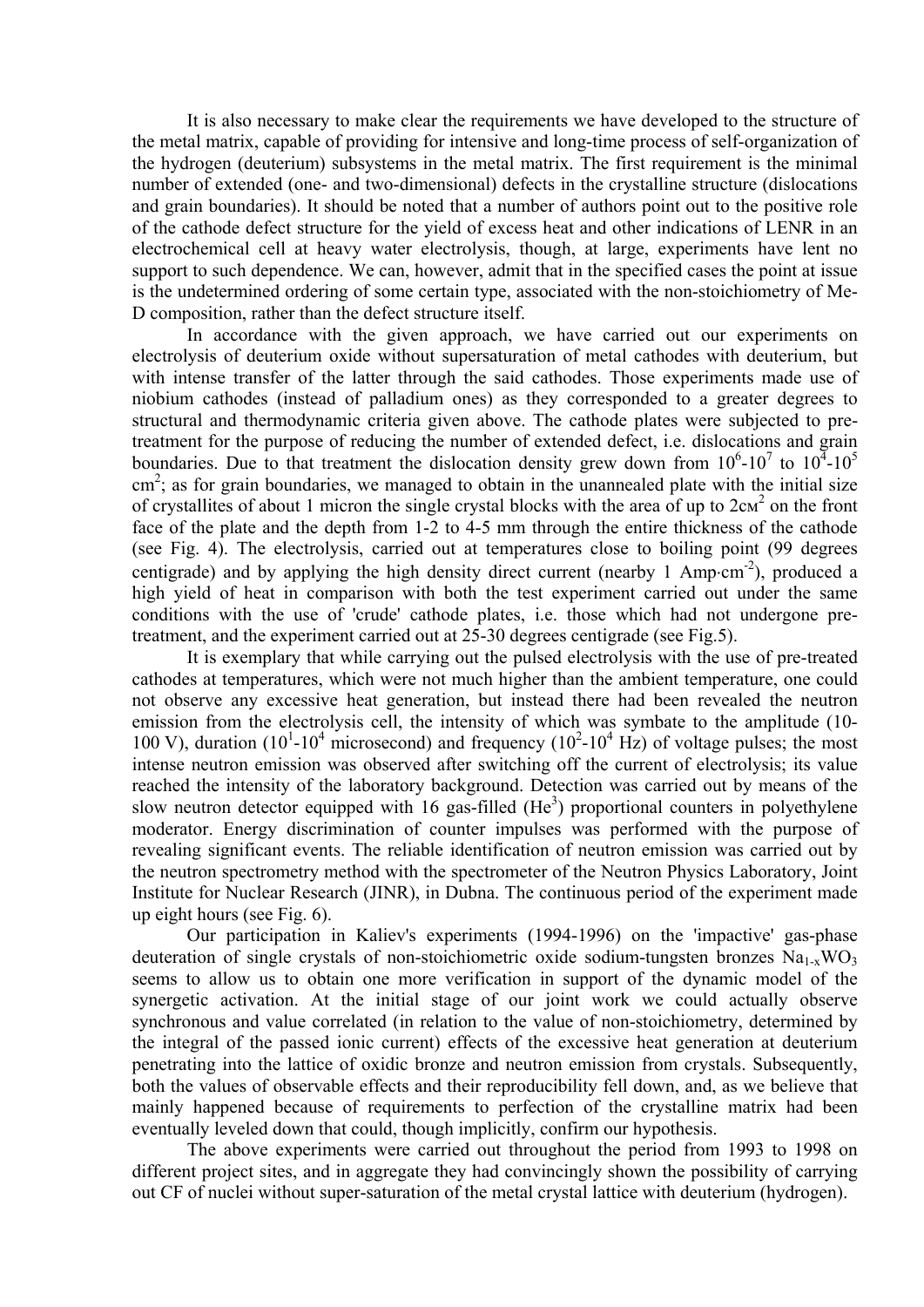#### OTHER EVIDENCES IN FAVOUR OF THE LENR SYNERGETIC ACTIVATION MODEL

The fact that the criterium of the deuterium high volume content in the condensed phase makes no sense in isolation from other criteria is actually evident without considering the results of the above experiments. As we can see, the concentration of deuterium in the same heavy water (D<sub>2</sub>O with density of 1.1 grams⋅cm<sup>-3</sup>, equivalent density of 0.11 gram-equivalents⋅cm<sup>-3</sup>) is eventually the same as it is in the stoichiometrical deuteride of palladium  $(PdD<sub>1</sub>$  with density of about 12 g⋅cm<sup>-3</sup>, equivalent density of 0.11g-equ⋅cm<sup>-3</sup>), but nobody has observed so far the cold fusion of deuterium with a subsequent formation of helium in deuterium oxide. The aforesaid is referred to the equilibrium thermodynamic states. In the non-equilibrium conditions one can possibly observe both the super-stoichiometric content of deuterium in palladium ( $PdD<sub>1+x</sub>$ ), and, as like as not, proceeding of LENR in  $D_2O$ , but this fact only lends support the assertion about the dominating role of the dynamics in CMNS.

To our opinion, the SA model (multi-quantum excitation of atoms of hydrogen isotopes) in the condensed phase can be supported even to a greater extent by the results obtained by Lipson on neutron emission from DKDP crystals (potassium dideuterium phosphate) at temperature scanning of the crystalline second-order phase transformation  $(PT-II)$ .<sup>[2](#page-4-0)</sup> It is interesting to point out that in phase transformation the effect becomes equally apparent in both directions, i.e. with increasing and decreasing temperature. At that, no changes take place either in the deuterium content volume, or in the energy of its nuclei (PT-II is not accompanied by any heat generation); hypothetically, the distance between deuterium atom nuclei can grow down at their incidental (!) ingress into closely spaced lattice sites in consequence of the lattice disorder caused by PT-II.<sup>[3](#page-4-1)</sup>

The essential role of self-organization in the systems investigated by CMNS can be implicitly supported by outstanding and so far unmatched results on the excess heat generation in LENR, which were obtained with the use of Patterson Power Cell (PPC). Such cell applies the cathode in the form of a fluidized bed of plastic peas, the surface of which has been electrochemically covered with an active coating of palladium Pd, nickel Ni or atomically homogeneous Pd-Ni alloy. The fluidized bed is organized by means of a bottom-upwards vertical flow of electrolyte on the basis of light water (about 99.98  $\%$  of H<sub>2</sub>O, about 0.02  $\%$  of  $D_2O$ ) or the light water completely free of deuterium (100 % of H<sub>2</sub>O). In the course of electrolysis, the peas in the top of the fluidized bed are loaded with hydrogen, evolving due to electrochemical reaction, where some part of that hydrogen diffuses from the electrochemically active metallized coating inside a plastic base of a pea and is absorbed by the latter. Within certain limits of a plastic base being loaded with hydrogen, its volume (as well as the volume of the pea as a whole) remains unchanged; while its weight increases due to the sorbed hydrogen (the same is true for an entire pea). Inasmuch such a pea has a higher density; it consequently passes to lower sections of the fluidized bed. There, the metallic coating of the pea appears to be substantially shielded from the electrolysis current that causes desorption of hydrogen from a coating surface, followed by a backward diffusion of hydrogen from the depth of the coating and plastic base to the surface with further desorption. The pea therefore reverts to its original state, its density decreases, and it, so to say, 'upfloats' to the fluidized bed boundary, where the entire process goes around. Thus, PPC has implemented a self-organizing process of hydrogen

1

<span id="page-4-0"></span> $2$  However, there is a possibility for alternative interpretation of these experiments on the basis of NNN generation at PT-II (see below).

<span id="page-4-1"></span><sup>&</sup>lt;sup>3</sup> The exclamation mark in brackets is thus related to the fact that the effect can take place both in the course of 'order-disorder' PT-II and 'disorder-order' PT-II, under which, however, no additional disorder is expected; it also serves as an indication that 'an incidental' ingress of deuterium nuclei in the sites favorable for fusion cannot provide for statistically reliable intensities of the effects observed; and this is also true for other cases of 'activation' and 'shielding'.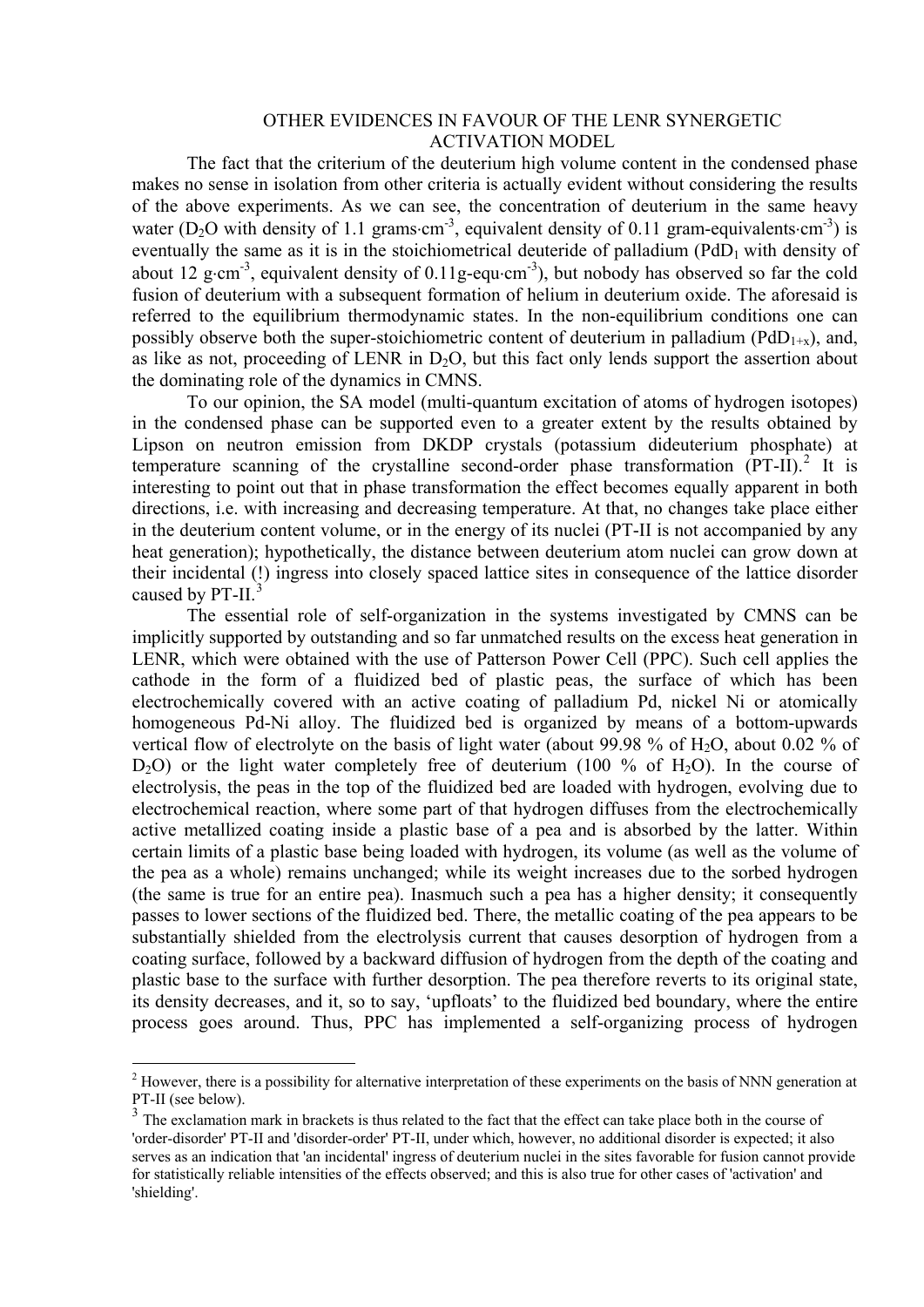sorbtion-desorbtion to-from the surface of peas, composing the cathode, and also the process of the alternate inside-outside diffusion of the same hydrogen through the peas metallized coating. This largely corresponds to the criteria we have suggested for a favorable organization of LENR in electrolytic systems, and by no means has this corresponded to the criterium of 'overloading'.

Nevertheless, most of us are still in captivity of some wrong ideas, taking a semblance of the reality, namely the idea that the deuterium overloading is required to provide for intense LENR of the D-D fusion in a crystalline lattice. Having no scientific basis but just alleged 'evidence', this idea was experimentally disproved by the author and other researchers many years ago.

## NEUTRINO-DRIVEN NUCLEAR REACTIONS: VIRTUES AND DRAWBACKS OF LENR NEUTRINO CATALYSIS MODEL

On the other hand, we believe that no one activation hypothesis can give insight into the qualitative difference between LENR in the condensed systems and the conventional nuclear reactions, specifically, those of suppressing the channels with  ${}^{3}T + {}^{1}H$ ,  ${}^{3}He + n$  at the outlet in comparison with the non-radiating channel with <sup>4</sup>He at the outlet in case of the <sup>2</sup>D + <sup>2</sup>D fusion etc. This contradiction of CMNS can be adjusted within the limits of the catalysis concept, that is, with reference to the nuclear reactions, within the models considering suppressing or shielding the Coulomb barrier of repulsion of nuclei. The catalysis is known as an effect of accelerating the activation process with involvement of a catalytic agent, which is evidently not in the balance of the given process neither at its inlet, nor outlet. Acceleration normally takes place for the reason that the catalytic agent forms with initial substances/elements<sup>[4](#page-5-0)</sup> a certain intermediate and the so-called reacting complex, the formation of which calls for smaller amount of energy than the formation of the reacting complex with participation of the same substances/elements but without the catalytic agent. Accordingly, overcoming the reduced activation barrier will take place with a higher probability and require less time.

The above brief reference to a well-known effect is given to remind of the active role of the catalytic agent in a catalyzed process, not only in a quantitative sense (acceleration of the process), but qualitatively as well: the products formed in the cause of the catalytic process are not necessarily identical to the products of the process with participation of the same initial substances in the absence of the catalytic agent. The thing is that the real composition of the reacting complex differs in both cases, either with involvement of the catalytic agent or without it. In view of combination of the above features, specific qualitative differences of catalytic processes lie in the fact that the composition of their products is less diversified, while the products themselves are less energy-densed than in case of uncatalyzed processes.

 The last principle in the best way agrees with the specific character of CMNS, which takes for granted the formation, as it would seem in a mysterious way, of essentially stable nuclear products, while the channels of formation of metastable nuclides and the intensity of ionizing radiations are suppressed by many decimal degrees of magnitude. By present there has been suggested a variety of models for conducting the LENR catalysis by various agents including hypothetical ones. That group of hypotheses can also include the models of collective processes (in sense of them being many-particle ones) available in CMNS, as well as hypotheses and theories that consider shielding of the Coulomb barrier by means of increasing the electron density in the reaction zone that takes place due to some assumed interactions. For the role of LENR catalytic agents there were proposed both real particles such as, for instance, neutrons as well as hypothetical ones: bineutrons, magnetic monopoles etc. The not-high energy neutrino was also considered for that role. Sophistication of all such hypotheses and theories is partially associated with the fact that natural fluxes of catalyzing particles are not always sufficient to provide for observable rates of reactions, attributed to CMNS. It is even more difficult to explain

1

<span id="page-5-0"></span><sup>&</sup>lt;sup>4</sup> They are referred herein to in a general sense rather than in a specifically 'chemical' meaning of these words.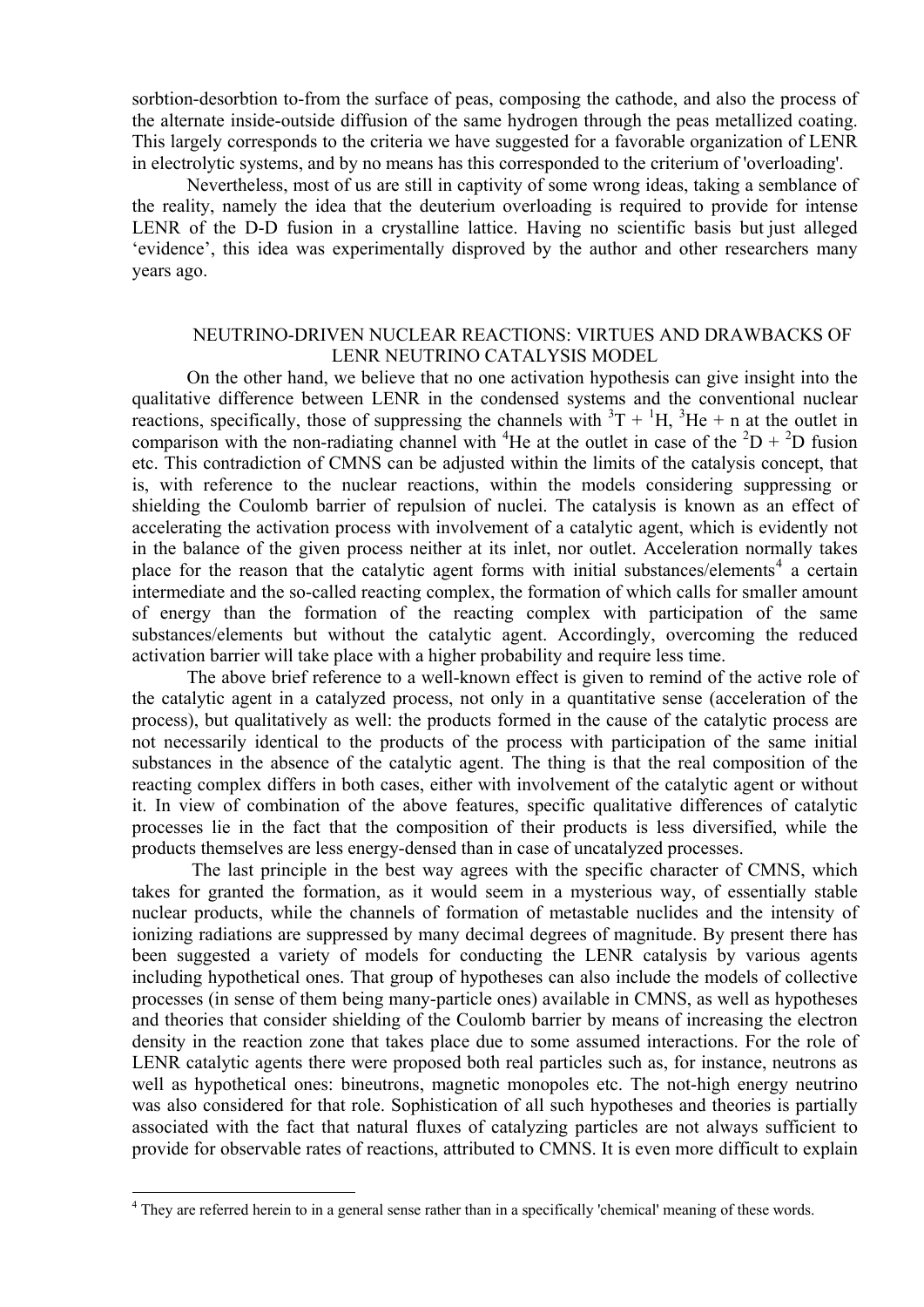why the behavior of the above fluxes is different in case of LENR and in other cases, which fall within the conventional nuclear physics. The distinctive feature of the given group of the models is the basic 'uncontrollability' of these fluxes, which at early stages of CMNS development was often used as an explanation to the sporadic nature of observable effects, but it started to create some additional difficulties for interpreting experiments with appearance of reliable and easily reproducible methods.

Investigation into a wide range of the so-called anomalous effects in various areas of knowledge appeared to be the basis for our developing the hypothesis of neutrino-driven nuclear reactions (NDR). Throughout many years researchers would observe a variety of effects associated with transmission of interactions and information, which could hardly be associated with involvement of conventional carriers of the said effects. Thereupon there were proposed various hypothetical interactions and their carriers such as torsion, scalar, longitudinal magnetic and other fields, and also the particles that included axions, microleptons, ψ-particles etc. General properties of hypothetical carriers, which came from the specific nature of observable effects, were as follows: high penetrability at low energy of particles (or field quanta), availability of nonzero spin, lack of electric charge, and zero or close to zero mass.

To our opinion, **n**ot-high **en**ergy **n**eutrino (NNN) (and/or antineutrino as its antiparticle) is quite a suitable candidate for the role of the carrier of the effects mentioned; it has all of the above specific features and is also the carrier of a half-integer spin ( $s = \pm \frac{1}{2}$  for a particle and antiparticle, respectively). The traditional objection to the given hypothesis is referred to the fact that the NNN does not interact with substance, i.e. it has vanishingly small absorption crosssections  $\sigma_{abs}$ . However, such objection applies to the immediate interaction of neutrino with atom nuclei of various elements. This is a purely observational fact, while there are no theoretical provisions, prohibiting interaction of the NNN with substance, since the existing theory has been in fact adjusted to the observable situation; at the same time, known is the nonconventional theory, which points out to a sharp increase in the interaction cross-sections of neutrino with nuclei as the energy of the former tends to zero. And even this fact ( $\sigma_{abs} \rightarrow 0$ ) we deem to be unsubstantiated as we believe that possible interactions of such kind cannot be diagnosed by conventional methods of the nuclear physics by virtue of some reasons, which will be touched upon below.

We suggest that the NNN can interact with substance at the atomic rather than at nuclear level, and at the first stage it can form a pair with one of the electrons in the atom by means of exchange interaction of spins.

$$
v_{\uparrow}^0 + e_{\downarrow}^- = e v_{\uparrow\downarrow}^-
$$

where superscripts are used for denoting the sign of an electric charge of interacting particles, while subscripts - for denoting the spin sign  $(s = \pm \frac{1}{2})$  for participating particles and  $s = 0$  for a pair).

It is also suggested that an electron-neutrino pair to be formed hereinafter will show the behavior similar to that of the electron-electron pairs, which determine the interatomic binding in substance. Thus, in addition to the basic energy level, it has excited levels, the energy of which generally differs from both the energy of excited (nonbonding or antibonding) molecular orbitals, and from the energy of excited atomic orbitals of unpaired electrons.

 Among other things, it is supposed that radii of excited electron-neutrino orbitals can be shorter rather than longer unlike their purely electronic counterparts: earlier such situation has been considered, however not in connection with neutrino. The extreme case of such excited state will be the atom, which will have one of its electronic clouds collapsed to the size, smaller by orders of magnitude than an equilibrium one. The case, when this atom belongs to one of hydrogen isotopes, will be the most interesting as by virtue of uniqueness of the electron,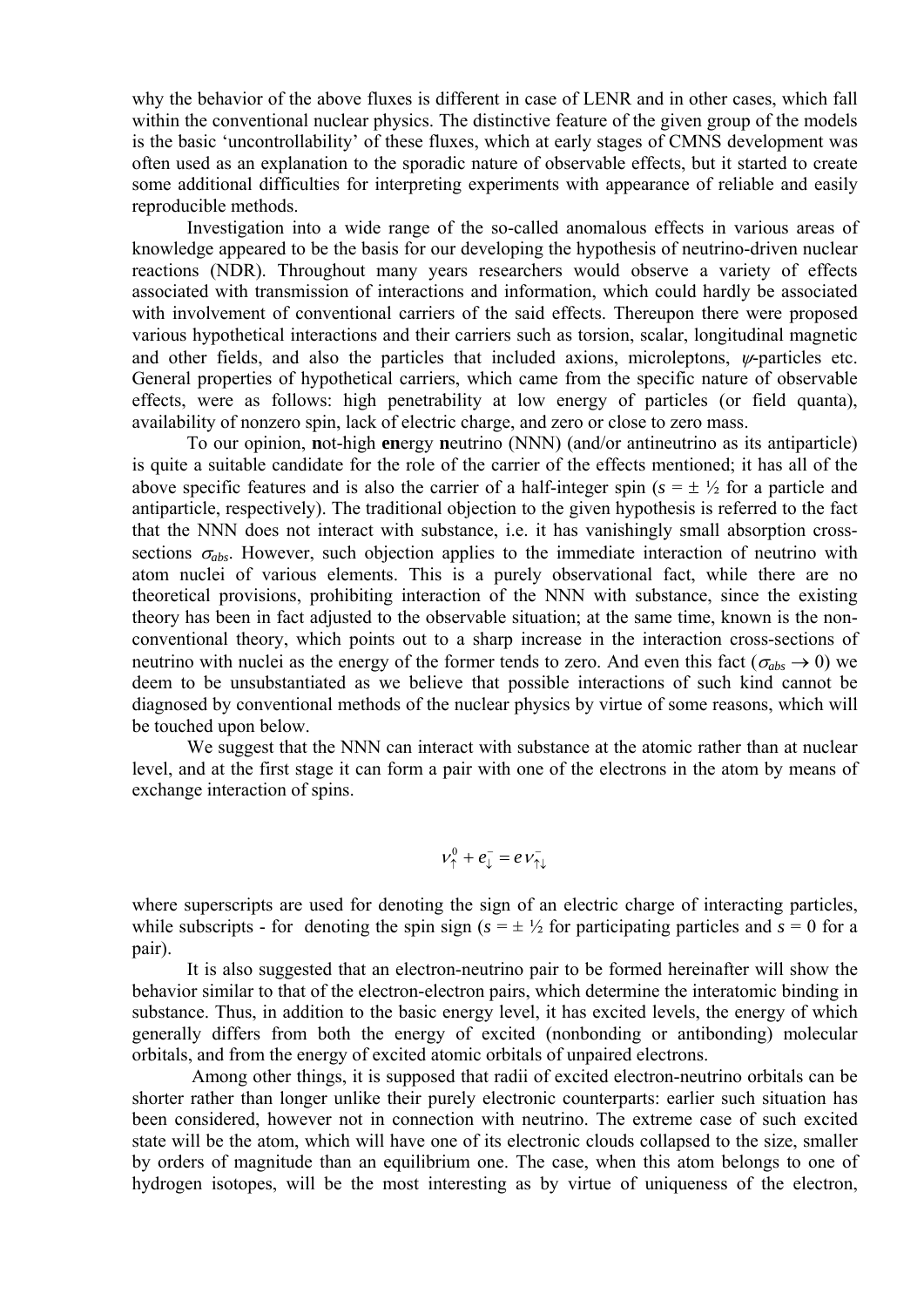containing in the atom; the latter in this case will turn into a neutral quasi-particle, namely a quasi-neutron for protium  ${}^{1}H$  and hypothetical quasi-bineutron for deuterium  ${}^{2}D$ :

$$
eV_{\uparrow\downarrow}^{-} + p_{\uparrow}^{+} \leftrightarrow (n^{*})_{\uparrow}^{0}
$$

$$
eV_{\uparrow\downarrow}^{-} + d_{\uparrow}^{+} \leftrightarrow (nn^{*})_{\uparrow}^{0}
$$

where  $p^{+}$ ,  $d^{+}$  - proton and deuteron, respectively,  $n^{*}$  and  $nn^{*}$  - quasi-neutron and quasibineutron, respectively. Let us remind that earlier (1994) Istomin published his explicit model of LENR catalysis by hypothetical bineutrons. Then theory of 'Barut-Vigier atom' became public knowledge (1995), then Dufour published his paper on experimental formation of hypothetical 'hydrex' (1997); those papers referred to atoms of hydrogen isotopes with collapsed electron clouds as LENR catalytic agents. Though these models did not involve neutrino, they adequately described the probable channels and products of LENR.

Within the limits of CMNS participation of such metastable hypothetical quasi-particles can explain many, if not all reactions of hydrogen isotopes: D-D fusion and various reactions of transmutation with participation of nuclides (conventionally viewed as 'stable') of heavy elements. Explanations can be also rendered to various reactions, including fusion, decay and fission as well as suppression of channels with high-energy radiations and formation of radionuclides. Mechanisms of such reactions are given below. This list can be extended by reactions of transmutation with 'detachment' of <sup>4</sup>He alpha-particles and their multiple nuclei of  ${}^{8}$ Be,  ${}^{12}$ C,  ${}^{16}$ O etc.

# SYNTHESIS OF LENR ACTIVATION AND CATALYTIC MODELS

The formal description of the LENR catalysis model by means of not-high energy neutrino does not make clear the mode of managing the process, and in this respect this particular model differs little from other catalytic models suggested within the frame of CMNS. In this respect there are still many issues left to be answered. I doubt that any further suggestions as to whether it is possible, and if it is possible, then how one can regulate the intensity of LENR, catalyzed by a natural flux of neutrino, could contribute into credibility of the hypothesis and accepting it by the CMNS scientific community. On the other hand, such assumptions are related to experimentally verified modes of excitation of the said LENR, and any successful implementation of a specific mode will contribute to acceptance of the entire model.

So, we admit the following possibilities of regulating the process in ascending order of their probability.

1. The first possibility is associated with generation of NNN in the experiment conditions. So, we assume the following: the electromagnetic fields (EMF) with plane-of-polarization rotation  $(PPR)^5$  $(PPR)^5$  that we apply for interacting with a CMNS object, consist of waves, which predominately have a right-hand or left-hand polarization, while the 'common' fields contain the right and left waves in equal parts. If considering the above in terms of quanta, then in the fields we apply there prevail photons  $\gamma$  with predominantly similar (positive or negative) value of spin. Up to the present such fields have not been studied adequately yet, and so we can assume that conventional stability of a photon in a 'common' field is associated with its pairing and caused by the resonance of the following type:

1

<span id="page-7-0"></span> $<sup>5</sup>$  Earlier [] we used the term 'circularly polarized', but it is not good enough because of its being ambiguous.</sup>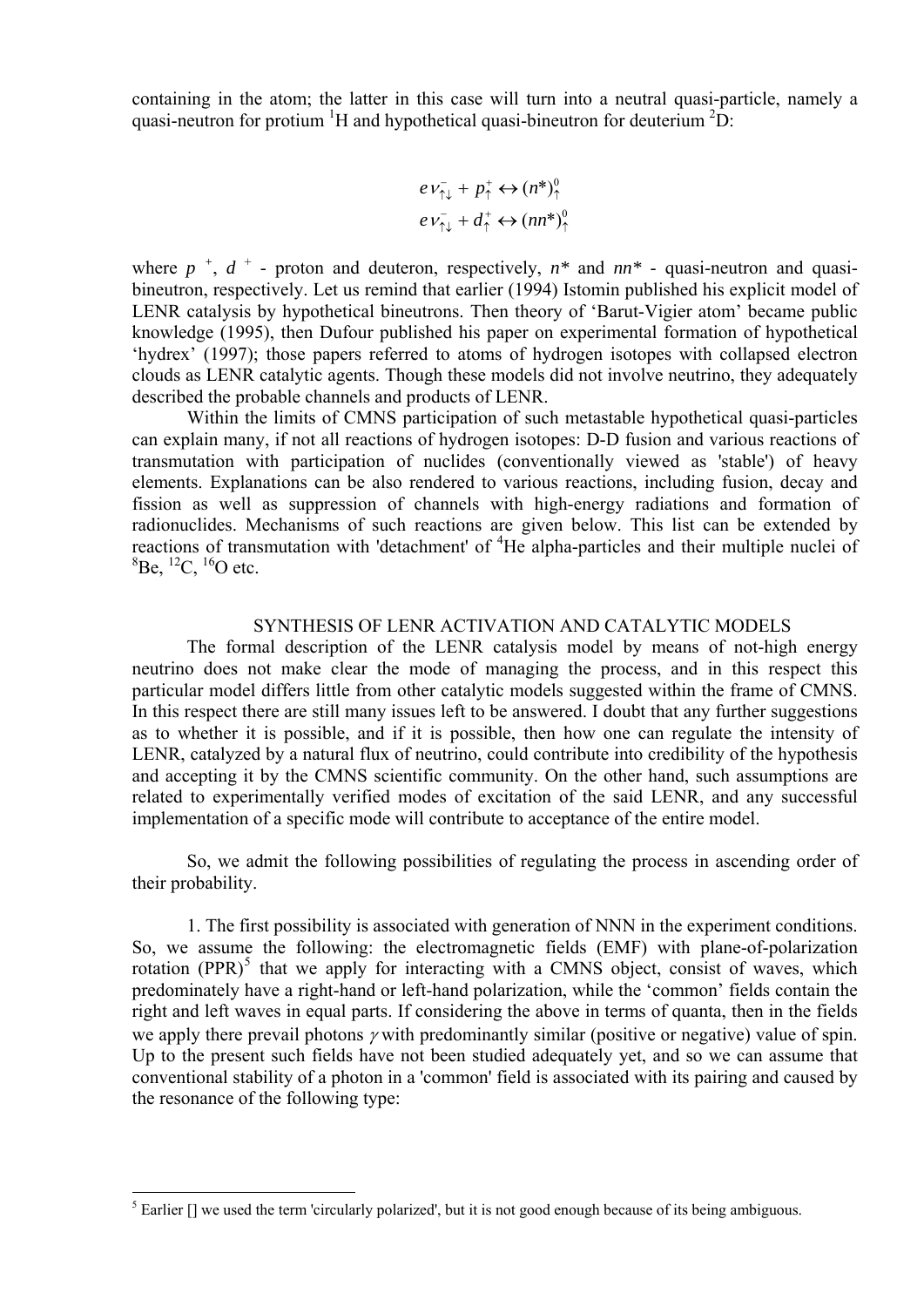$$
\gamma^{+1} + \gamma^{-1} \quad \leftrightarrow \quad 2\gamma^{0}
$$

Because of the absence or deficiency of paired photons in 'uncommon' EMF with PPR there prevails the following hypothetical equilibrium:

$$
\begin{array}{ccc}\n\gamma^{+1} & \leftrightarrow & 2\nu^{+1/2} \\
\gamma^{-1} & \leftrightarrow & 2\widetilde{\nu}^{-1/2}\n\end{array}
$$

also consider their formation in phase transition (PT-II), in what connection the energy of formed neutrino is clearly defined by entropy jump at PT-II: Such assumptions call for a serious theoretical substantiation as well as a properly arranged experimental verification. We do hope the latter will become possible in the course of further advances of our experimental technique. It should be noted that in addition to hypothetical possibilities of hardware to generate NNN, within the limits of the given model we

# $\frac{1}{2}\omega = k\delta S$

where  $\omega$  - the frequency related to energy of quantum  $\varepsilon$  by a known correlation:  $\varepsilon = h \omega (h - h)$ Plank constant), *k* - the coefficient with the dimension of *T/h* (*T* -phase-transition temperature).

2. We associate the second possibility with densification (or, if using the optics terminology, with focusing) fluxes of not-high energy neutrino in the experiment conditions by means of electromagnetic lenses with PPR. We assume that a spin-similar flux of photon ( $s = \pm$ ) 1) and that of neutrino  $(s = \pm \frac{1}{2})$  interact with each other, and focusing of the former will cause focusing of the latter.

3. The third possibility is associated with activation of products of the primary interaction of neutrino natural fluxes with substance rather than with variation of such fluxes. What is meant here is integrating hypotheses SA and NDR into the 'one-piece' model. In accordance with the second of the said models, the NNN-substance cross-section interaction not equals to zero, and at

the first stage of such interaction there formed is electron-neutrino pair  $e^{i\phi}$  mentioned earlier. It is assumed that current concentration of pairs in substance is not so high that it can essentially affect its measurable macroscopic properties, or, better to say, that the latter can be **always** measured in the presence of equilibrium content of the said pairs in conditions of a slightly fluctuating natural background of neutrino. Such absorption of neutrino by substance is reversible, and in the absence of some additional stimulation will not bring about any subsequent changes. However, excitation of the formed paired states will eventually result, as has been said earlier, in collapse of electronic clouds, formation of quasi-neutron states of the atoms of hydrogen isotopes and fusion of the latter with nuclei of neighbors (either similar atom penetrated into interstitial lattice sites or atoms of the matrix elements located in the sites of such matrix). Yet the highest efficiency of excitation can be provided, as has already been shown, by the mechanism of 'synergetic activation' SA, which is multi-quantum excitation of atoms in the course of self-organization of dynamic system.

In addition to active participation of stable nuclides (commonly regarded as such) in CMNS processes, separately should be mentioned the yet intriguing fact of predominant formation of stable products in the course of such processes. The above mentioned analysis of various 'anomalous' effects has enabled us to suggest earlier that one of the results of any nonreversible elementary process will be generation of a certain particle (identified by us as